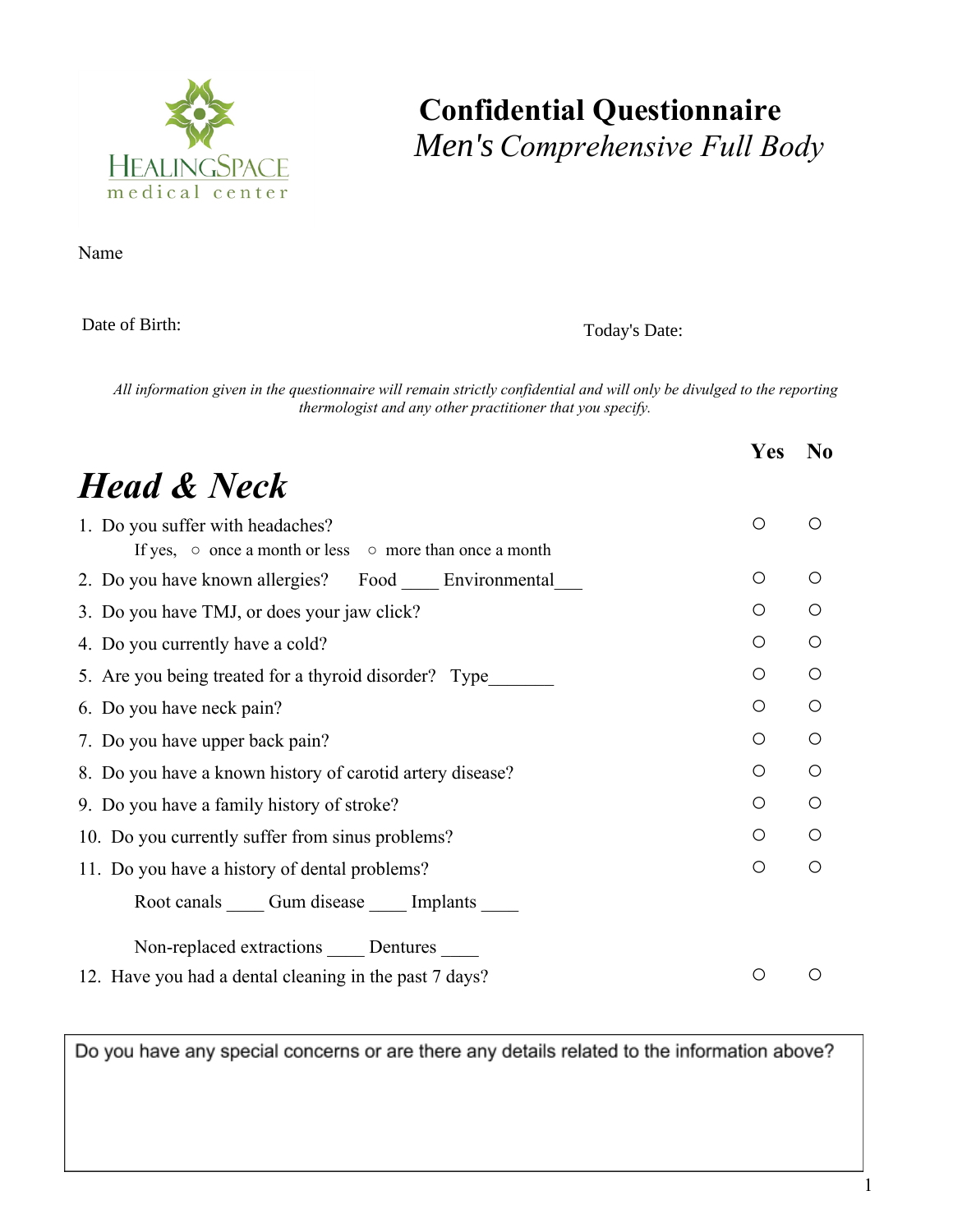#### *Chest, Heart & Lungs*

|                                               | 1. Have you been diagnosed with:                                           |                        |  | <b>Yes</b> | N <sub>0</sub> |
|-----------------------------------------------|----------------------------------------------------------------------------|------------------------|--|------------|----------------|
|                                               |                                                                            | Heart disease?         |  | O          | O              |
|                                               |                                                                            | Lung disease?          |  | $\bigcirc$ | $\circ$        |
|                                               |                                                                            | Upper spine disorders? |  | $\bigcirc$ | $\circ$        |
| 2. Do you suffer with upper back pain?        |                                                                            |                        |  |            | ∩              |
|                                               | 3. Do you suffer with chest pain?<br>4. Have you ever had surgery to your: |                        |  | $\bigcirc$ | $\circ$        |
|                                               |                                                                            | Heart?                 |  | O          | $\bigcap$      |
|                                               |                                                                            | Lungs?                 |  | $\bigcirc$ | $\circ$        |
|                                               |                                                                            | Mid to upper back?     |  | $\bigcirc$ | ◯              |
| 5. Do you have asthma or shortness of breath? |                                                                            |                        |  |            | $\circ$        |
|                                               |                                                                            |                        |  | Yes        | N <sub>0</sub> |
|                                               | 6. Do you currently smoke?                                                 |                        |  | Ο          | Ω              |
|                                               | 7. Have you smoked in the past 5 years?                                    |                        |  | Ο          | О              |

### *Abdomen & Lower Back*

|                                            | Yes        | $\bf No$   |                                         | <b>Yes</b> | N <sub>0</sub> |
|--------------------------------------------|------------|------------|-----------------------------------------|------------|----------------|
| 1. Do you suffer from acid reflux or other |            |            | Have you had surgery or disease in the: |            |                |
| digestive problems?                        | $\circ$    | $\circ$    |                                         |            |                |
| 2. Do you suffer pain in the:              |            |            | Stomach?                                | $\circ$    | $\bigcirc$     |
| Stomach?                                   | $\circ$    | $\circ$    | Spleen(Upper Left)?                     | O          | $\circ$        |
| <b>Below R Breast?</b>                     | $\circ$    | $\circ$    | Liver(Upper Right)?                     | O          | $\circ$        |
| <b>Below L Breast?</b>                     | $\bigcirc$ | $\circ$    | Kidneys?                                | $\bigcirc$ | $\circ$        |
| Abdomen?                                   | $\circ$    | $\bigcirc$ | Intestines?                             | ◯          | $\bigcirc$     |
| Lower Back?                                | O          | $\circ$    | Abdomen?                                | Ω          | $\circ$        |
| Pelvic Region?                             | $\circ$    | $\circ$    | Lower Back?                             | $\circ$    | $\circ$        |
|                                            |            |            | Pelvic Region?                          | Ω          | O              |

Have you consumed alcohol in the past 24 hours? <br>
○ ○